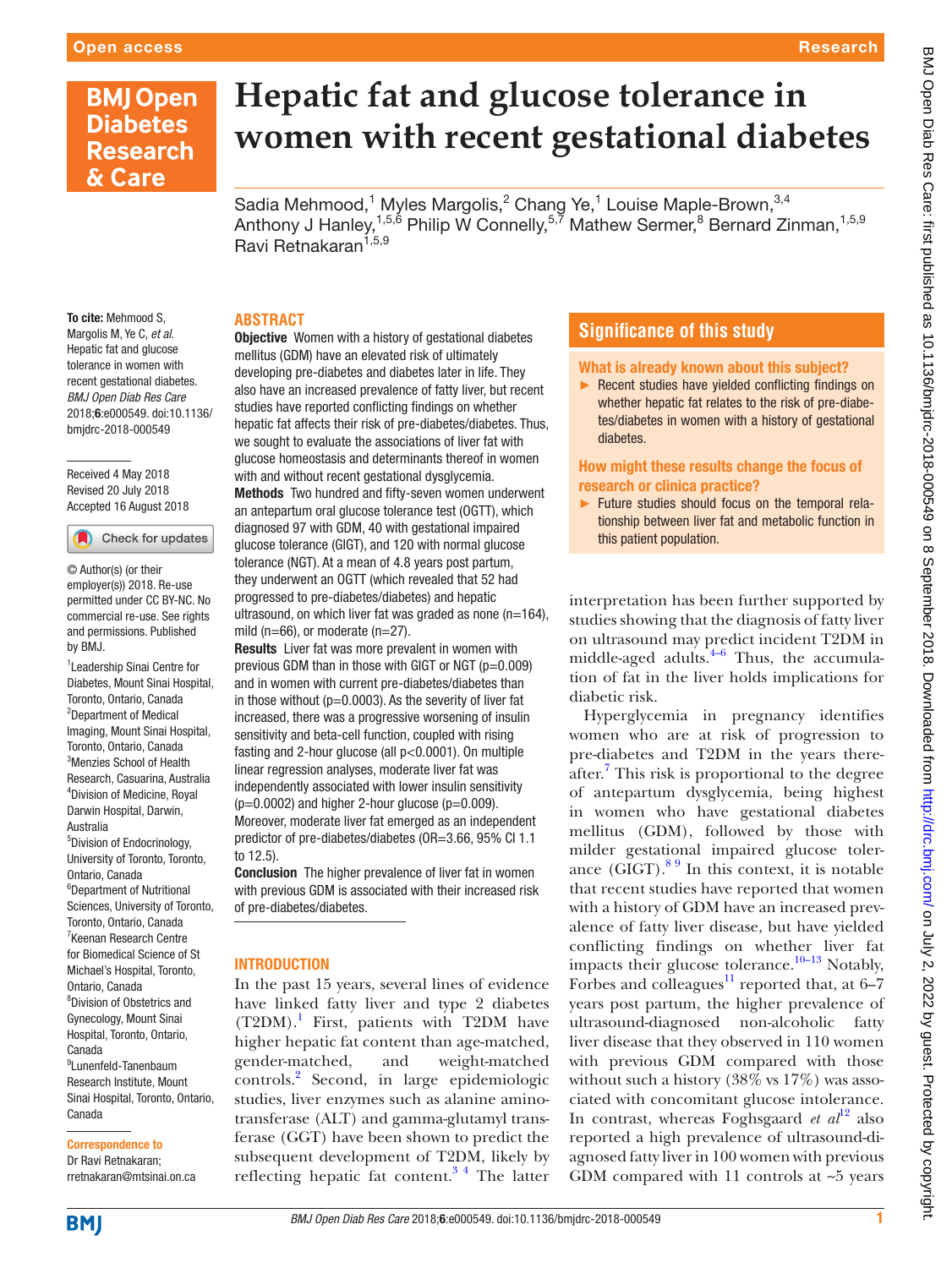BMJ Open Diab Res Care: first published as 10.1136/bmjdrc-2018-000549 on 8 September 2018. Downloaded from http://drc.bmj.com/ on July 2, 2022 by guest. Protected by copyright BMJ Open Diab Res Care: first published as 10.1136/bmjdrc-2018-000549 on 8 September 2018. Downloaded from <http://drc.bmj.com/> on July 2, 2022 by guest. Protected by copyright.

post partum, they found that its presence did not relate to glucose intolerance.

In considering these conflicting data, it should be recognized that limitations of the previous studies have included (1) modest sample sizes, (2) binary classification of preceding gestational glucose tolerance as GDM versus non-GDM (ie, without accounting for the potential heterogeneity of the non-GDM group, as reflected in the metabolic implications of GIGT), (3) binary classification of hepatic steatosis by either the presence or absence thereof, and (4) varying degrees of adjustment for potential confounders. Thus, recognizing these limitations, our objective in this study was to evaluate the graded associations of liver fat with glucose homeostasis in a well-characterized cohort of women reflecting the full spectrum of gestational glucose tolerance in their recent pregnancy (from normal to GIGT, to GDM).

#### **METHODS**

#### Study population

This study was conducted in the setting of an observational cohort in which women are recruited at the time of antepartum screening for GDM to undergo prospective cardiometabolic characterization during pregnancy and in the postpartum years thereafter. The cohort protocol has been previously described in  $\delta$  detail.<sup>[14](#page-7-9)</sup> In brief, all pregnant women at our institution are screened for GDM at 24–28 weeks' gestation by 50 g glucose challenge test (GCT), followed by a diagnostic oral glucose tolerance test (OGTT) if the GCT result is abnormal (defined as plasma glucose ≥7.8 mmol/L at 1-hour postchallenge). For this cohort, healthy pregnant women were recruited either prior to or just after their GCT. Regardless of the GCT result, all study participants completed a 3-hour 100 g OGTT, enabling classification of their gestational glucose tolerance status as GDM, GIGT, or normal glucose tolerance (NGT). GDM was defined by the National Diabetes Data Group criteria, which require at least two of the following on the OGTT: fasting blood glucose  $\geq 5.8$  mmol/L, 1-hour glucose  $\geq 10.6$  mmol/L, 2-hour glucose  $\geq 9.2$  mmol/L, or 3-hour glucose ≥8.1 mmol/L. GIGT was defined by meeting only one of these glycemic thresholds. As previously described, $14$  the recruitment of women following an abnormal GCT served to enrich the study population for those with gestational dysglycemia. In the postpartum years, the participants returned to the clinical investigation unit for reassessment, including 2-hour 75 g OGTT. The current analysis was performed in those women who consented to undergo hepatic ultrasound to assess their liver fat status (n=257). These participants did not differ from the rest of the cohort with respect to diabetes risk factors of ethnicity, family history of diabetes or body mass index (BMI), but were slightly older (median age 35.0 vs 34.0 years, p=0.02). All participants have provided written informed consent.

#### Postpartum characterization

At postpartum assessments, interviewer-administered questionnaires were completed (including Baecke Physical Activity<sup>15</sup>) and physical examination was performed, including measurement of blood pressure, weight, and waist circumference, as previously described.<sup>[14](#page-7-9)</sup> All study visits were performed in the morning after overnight fast and included a 2-hour 75 g OGTT, on which current glucose tolerance status was defined according to current Canadian Diabetes Association guidelines.[16](#page-7-11) Pre-diabetes refers to impaired glucose tolerance, impaired fasting glucose, or combined impaired glucose tolerance and impaired fasting glucose.

At the OGTT, venous blood samples were drawn for measurement of glucose and insulin at fasting and at 30, 60, and 120 min after ingestion of the glucose load. Whole-body insulin sensitivity was measured by the Matsuda Index.[17](#page-7-12) Insulin resistance was assessed with the Homeostasis Model of Assessment (HOMA-IR).<sup>[18](#page-7-13)</sup> Pancreatic beta-cell function was assessed with the Insulin Secretion-Sensitivity Index-2  $(ISSI-2)^{19}$  20 and Insulinogenic Index/HOMA-IR.[21](#page-7-15)

#### Assessment of hepatic fat

Participants underwent hepatic ultrasonographic examination that was performed with a standard clinical ultrasound machine (Toshiba Medical Systems) by an operator who was blinded to preceding gestational and current glucose tolerance. For this examination, a series of standardized images of the liver were obtained in the axial and sagittal planes and reviewed by a single radiologist with subspecialty expertise in abdominal imaging (MM), who was blinded to the clinical history and glucose tolerance of the participants (both gestational and current). Liver fat was graded on the ultrasonographic images using an established 4-point scoring system<sup>22–24</sup> that yields the following classifications: (1) no fatty infiltration (liver fat score=0); (2) mild fatty liver (score=1); (3) moderate fatty liver (score=2); or (4) severe fatty liver (score=3).

#### Statistical analyses

All analyses were conducted using SAS V.9.2. The study population was stratified into the following three groups based on liver fat grading: (1) fat score 0, (2) fat score 1, and (3) fat score ≥2. The demographic, clinical and metabolic characteristics of the three groups were compared by Kruskal-Wallis test for continuous variables, or either  $\chi^2$  or Fisher's exact test for categorical variables [\(table](#page-2-0) 1). Continuous variables were tested for normality of distribution, and natural log transformations of skewed variables were used, where necessary, in subsequent analyses.

The prevalence of the liver fat strata  $(0, 1, \geq 2)$  was compared by gestational glucose tolerance group in the recent pregnancy (NGT, GIGT and GDM in [figure](#page-3-0) 1A), by current glucose tolerance status (NGT and pre-diabetes/diabetes in [figure](#page-3-0) 1B), and by both gestational and current glucose tolerance groups (NGT in pregnancy, GIGT in pregnancy, GDM with current NGT and GDM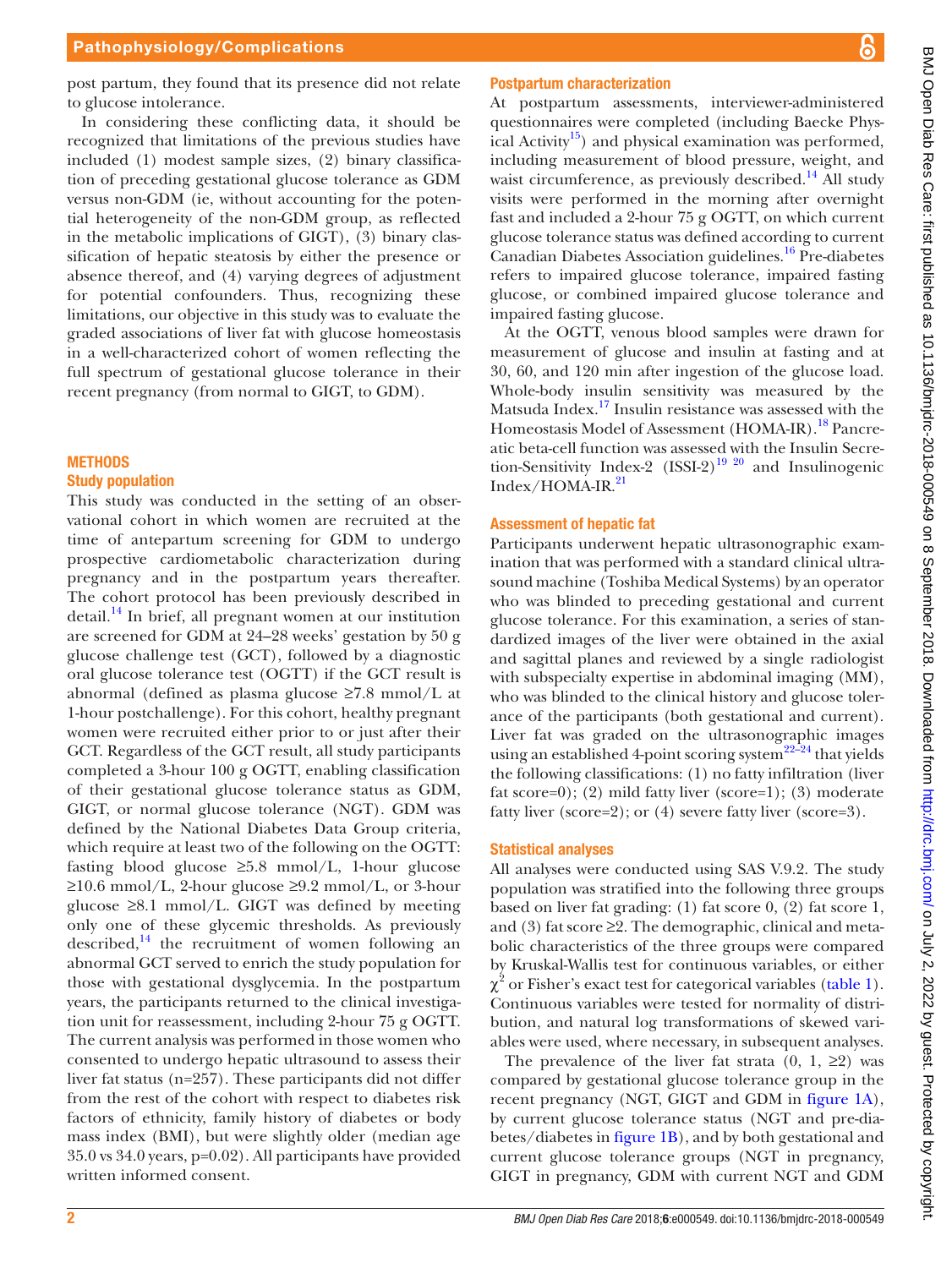<span id="page-2-0"></span>

| Demographic, clinical and metabolic characteristics of study population, stratified according to liver fat score (0, 1,<br><b>Table 1</b><br>or $\geq$ 2) |                   |                   |                          |          |  |  |
|-----------------------------------------------------------------------------------------------------------------------------------------------------------|-------------------|-------------------|--------------------------|----------|--|--|
|                                                                                                                                                           | Liver fat score 0 | Liver fat score 1 | Liver fat score $\geq 2$ |          |  |  |
|                                                                                                                                                           | $(n=164)$         | $(n=66)$          | $(n=27)$                 | P values |  |  |
| Years after delivery                                                                                                                                      | $5(2-6)$          | $5(2-7)$          | $3(1-6)$                 | 0.14     |  |  |
| Age (years)                                                                                                                                               | $40(37-43)$       | $41(37-44)$       | 40 (35-44)               | 0.91     |  |  |
| <b>Ethnicity</b>                                                                                                                                          |                   |                   |                          | 0.08     |  |  |
| White, n (%)                                                                                                                                              | 115(70.1)         | 44 (66.7)         | 13 (48.2)                |          |  |  |
| Non-white, n (%)                                                                                                                                          | 49 (29.9)         | 22(33.3)          | 14 (51.8)                |          |  |  |
| Family history of T2DM, n (%)                                                                                                                             | 90(55.9)          | 44 (67.7)         | 19 (73.1)                | 0.10     |  |  |
| GDM prior to this pregnancy, n (%)                                                                                                                        | 5(3.1)            | 2(3.0)            | 3(11.5)                  | 0.02     |  |  |
| Currently smoking, n (%)                                                                                                                                  | 7(4.2)            | 4(6.3)            | 0(0)                     | 0.51     |  |  |
| Breast feeding in the first year (months)                                                                                                                 | $11(6-12)$        | $9(3-12)$         | $6(1-12)$                | 0.03     |  |  |
| Total physical activity                                                                                                                                   | $8.5(7.9-9.4)$    | $8.3(7.5-8.9)$    | $8.1(7.5 - 8.9)$         | 0.04     |  |  |
| Work index                                                                                                                                                | $2.5(2.0-3.0)$    | $2.4(2.1-2.9)$    | $2.6(2.3 - 2.9)$         | 0.44     |  |  |
| Sport index                                                                                                                                               | $2.8(2.5-3.5)$    | $3.0(2.5 - 3.4)$  | $2.8(2.5-3.3)$           | 0.27     |  |  |
| Leisure index                                                                                                                                             | $3.0(2.8-3.5)$    | $3.0(2.5-3.3)$    | $3.0(2.8 - 3.0)$         | 0.16     |  |  |
| BMI ( $\text{kg/m}^2$ )                                                                                                                                   | 24.0 (21.6-27.0)  | 27.2 (23.9-30.8)  | 32.4 (28.1-34.2)         | < 0.0001 |  |  |
| Waist circumference (cm)                                                                                                                                  | 85 (79-93)        | 94 (85-98)        | 102 (93-110)             | < 0.0001 |  |  |
| ALT                                                                                                                                                       | $15(13-18)$       | $16(13-19)$       | 24 (16-29)               | 0.0007   |  |  |
| <b>AST</b>                                                                                                                                                | $18(16-22)$       | $20(16-23)$       | $19(17-25)$              | 0.18     |  |  |
| GGT                                                                                                                                                       | $12(9-16)$        | $15(12-20)$       | $21(18-28)$              | < 0.0001 |  |  |
| Insulin sensitivity/resistance                                                                                                                            |                   |                   |                          |          |  |  |
| Matsuda Index                                                                                                                                             | $8.2(5.7-10.9)$   | $5.5(3.5-9.0)$    | $2.7(1.8-3.9)$           | < 0.0001 |  |  |
| <b>HOMA-IR</b>                                                                                                                                            | $1.2(0.9-1.8)$    | $1.7(1.1 - 2.6)$  | $3.5(2.5-5.3)$           | < 0.0001 |  |  |
| Beta-cell function                                                                                                                                        |                   |                   |                          |          |  |  |
| ISSI-2                                                                                                                                                    | 759 (593-946)     | 671 (536-846)     | 446 (362-637)            | < 0.0001 |  |  |
| Insulinogenic Index/HOMA-IR                                                                                                                               | $9.6(6.8 - 14.6)$ | $8.1(5.5 - 12.0)$ | $6.0(3.3 - 10.8)$        | 0.009    |  |  |
| <b>OGTT</b>                                                                                                                                               |                   |                   |                          |          |  |  |
| Fasting glucose (mmol/L)                                                                                                                                  | $4.6(4.4 - 4.9)$  | $4.9(4.5 - 5.1)$  | $5.1(4.8-5.7)$           | < 0.0001 |  |  |
| 2-hour glucose (mmol/L)                                                                                                                                   | $6.1(5.2 - 7.2)$  | $6.5(5.5 - 7.7)$  | $7.8(6.8-9.4)$           | < 0.0001 |  |  |

Continuous variables are presented as median followed by IQR in parentheses. Categorical variables are presented as n followed by percentage in parentheses.

P values refer to overall comparison across the groups by Kruskal-Wallis test for continuous variables, or either χ2 or Fisher's exact test for categorical variables.

BMI, body mass index;GDM, gestational diabetes mellitus;GGT, gamma-glutamyl transferase;HOMA-IR, Homeostasis Model of Assessment-Insulin Resistance;ISSI-2, Insulin Secretion-Sensitivity Index-2;OGTT, oral glucose tolerance test;T2DM, type 2 diabetes.

with current pre-diabetes/diabetes in [figure](#page-3-0) 1C), respectively, using either  $\chi^2$  or Fisher's exact test.

Multiple linear regression analyses [\(table](#page-4-0) 2) were performed to determine whether categorical liver fat score was an independent predictor of the following metabolic outcomes: insulin sensitivity/resistance (Matsuda Index and HOMA-IR), beta-cell function (ISSI-2 and Insulinogenic Index/HOMA-IR), and glycemia (fasting glucose and 2-hour glucose). For each of these metabolic outcomes, model 1 was adjusted for clinical risk factors for diabetes (age, ethnicity, family history of diabetes, BMI). The subsequent models were further adjusted for duration of breast feeding in the first year post partum (model 2) and gestational glucose tolerance status in the recent pregnancy

(model 3). Lastly, logistic regression analysis was performed to evaluate whether the categorical liver fat score was an independent predictor of current pre-diabetes/diabetes [\(figure](#page-5-0) 2). This model is adjusted for the same covariates as in the fully adjusted model 3 of the multiple linear regression analyses. To compare the relative importance of the predictors, the continuous covariates were standardized and their ORs per SD change are presented.

#### **RESULTS**

The antepartum OGTT at recruitment showed that the 257 study participants reflected three strata of gestational glucose tolerance: antepartum NGT (n=120), GIGT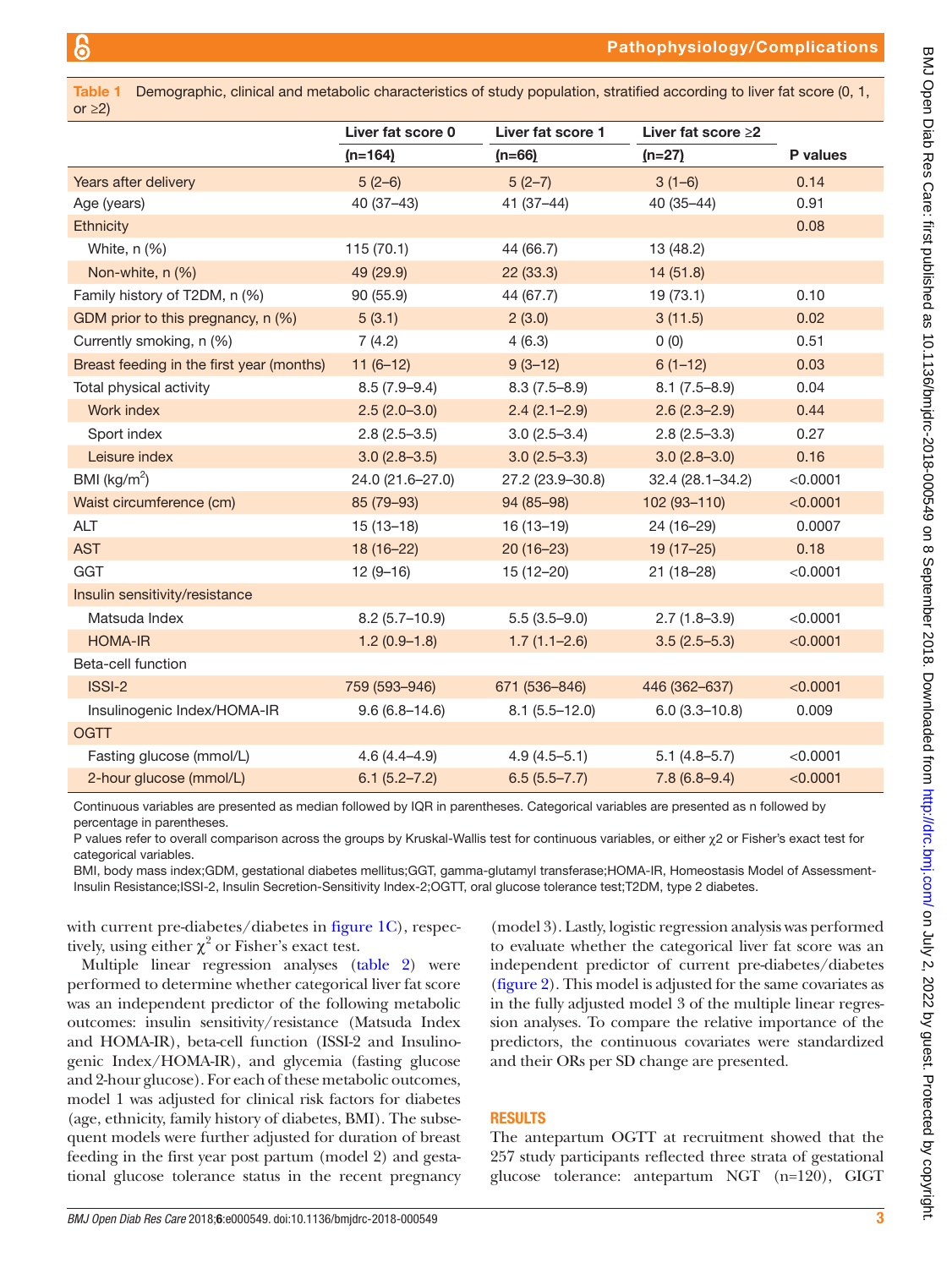

Figure 1 Prevalence of liver fat scores (0, 1, or  $\geq$ ) by (A) gestational glucose tolerance group in recent pregnancy, (B) by current glucose tolerance status, and (C) by gestational glucose tolerance and current glucose tolerance, respectively. P values refer to overall comparison across the groups. GDM, gestational diabetes mellitus; GIGT, gestational impaired glucose tolerance; NGT, normal glucose tolerance.

(n=40), and GDM (n=97). At the repeat OGTT at a mean of 4.8 years post partum, 205 women had NGT and 52 women had dysglycemia, the vast majority of which (80.8%) was pre-diabetes.

The liver ultrasound enabled stratification of the study population into three groups based on the severity of hepatic steatosis: (1) women with no hepatic fat (fat score=0)  $(n=164)$ ,  $(2)$  women with mild liver fat  $(score=1)$ (n=66), and (3) those with moderate or more liver fat

<span id="page-3-0"></span>(score  $\geq$ 2) (n=27, of whom 25 had score=2). To identify clinical and metabolic associations of liver fat, we first compared the characteristics of these three groups [\(table](#page-2-0) 1). These groups did not differ in age, ethnicity, family history of diabetes, smoking, or physical activity. However, they exhibited marked metabolic differences. Specifically, in moving across the liver fat groups from none to mild to moderate, there was a stepwise increase in BMI, waist circumference, ALT, and GGT (all p≤0.0007), along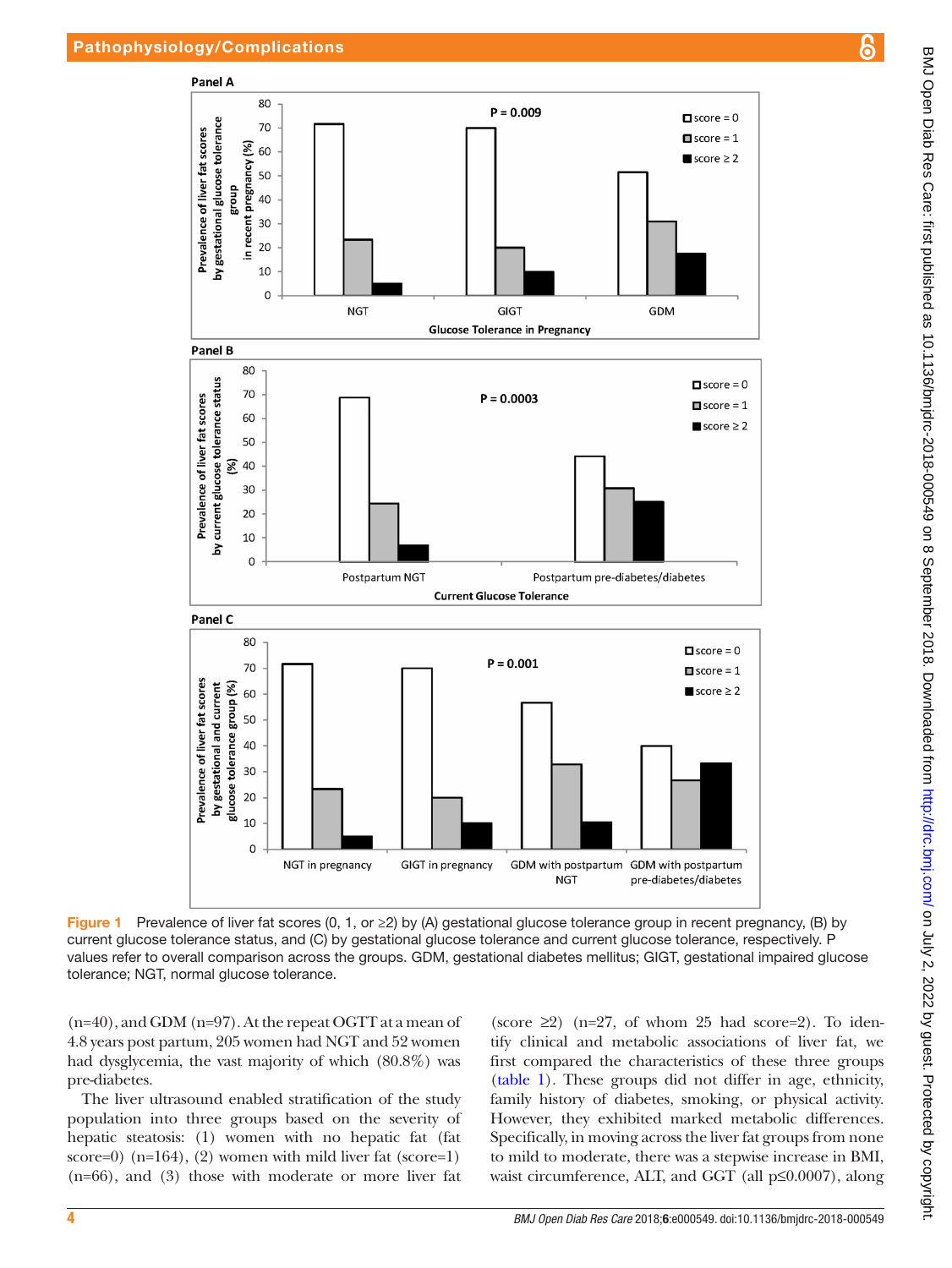<span id="page-4-0"></span>Table 2 Adjusted associations of liver fat score with the following outcomes: (A) Matsuda Index, (B) HOMA-IR, (C) ISSI-2, (D) Insulinogenic Index/HOMA-IR, (E) fasting glucose, and (F) 2-hour glucose on the OGTT, after adjustment for covariates

| <b>Model</b>                                | Predictor                | <b>Estimate</b> | t       | P values |  |  |
|---------------------------------------------|--------------------------|-----------------|---------|----------|--|--|
| (A) Outcome-log Matsuda Index               |                          |                 |         |          |  |  |
| 1                                           | Liver fat score 1        | $-0.207845$     | $-2.81$ | 0.005    |  |  |
|                                             | Liver fat score $\geq$ 2 | $-0.594855$     | $-4.90$ | < 0.0001 |  |  |
| $\overline{c}$                              | Liver fat score 1        | $-0.198107$     | $-2.68$ | 0.008    |  |  |
|                                             | Liver fat score $\geq$ 2 | $-0.508955$     | $-3.94$ | 0.0001   |  |  |
| $\ensuremath{\mathsf{3}}$                   | Liver fat score 1        | $-0.192737$     | $-2.59$ | 0.01     |  |  |
|                                             | Liver fat score $\geq$ 2 | $-0.499132$     | $-3.85$ | 0.0002   |  |  |
| (B) Outcome-log HOMA-IR                     |                          |                 |         |          |  |  |
| 1                                           | Liver fat score 1        | 0.123654        | 1.62    | 0.11     |  |  |
|                                             | Liver fat score $\geq$ 2 | 0.501937        | 4.00    | < 0.0001 |  |  |
| $\overline{c}$                              | Liver fat score 1        | 0.106341        | 1.38    | 0.17     |  |  |
|                                             | Liver fat score $\geq$ 2 | 0.417193        | 3.10    | 0.002    |  |  |
| 3                                           | Liver fat score 1        | 0.101170        | 1.30    | 0.19     |  |  |
|                                             | Liver fat score $\geq$ 2 | 0.410080        | 3.03    | 0.003    |  |  |
| (C) Outcome-ISSI-2                          |                          |                 |         |          |  |  |
| 1                                           | Liver fat score 1        | 20.866508       | 0.38    | 0.71     |  |  |
|                                             | Liver fat score $\geq$ 2 | $-198.471718$   | $-2.19$ | 0.03     |  |  |
| $\overline{c}$                              | Liver fat score 1        | 31.610452       | 0.56    | 0.57     |  |  |
|                                             | Liver fat score $\geq$ 2 | $-151.946792$   | $-1.54$ | 0.13     |  |  |
| 3                                           | Liver fat score 1        | 41.505435       | 0.76    | 0.45     |  |  |
|                                             | Liver fat score $\geq$ 2 | $-128.090381$   | $-1.34$ | 0.18     |  |  |
| (D) Outcome-log Insulinogenic Index/HOMA-IR |                          |                 |         |          |  |  |
| 1                                           | Liver fat score 1        | $-0.195451$     | $-1.44$ | 0.15     |  |  |
|                                             | Liver fat score $\geq$ 2 | $-0.572836$     | $-2.55$ | 0.01     |  |  |
| $\overline{c}$                              | Liver fat score 1        | $-0.146492$     | $-1.08$ | 0.28     |  |  |
|                                             | Liver fat score $\geq 2$ | $-0.369876$     | $-1.54$ | 0.13     |  |  |
| 3                                           | Liver fat score 1        | $-0.118903$     | $-0.91$ | 0.36     |  |  |
|                                             | Liver fat score $\geq$ 2 | $-0.317762$     | $-1.38$ | 0.17     |  |  |
| (E) Outcome-fasting glucose                 |                          |                 |         |          |  |  |
| 1                                           | Liver fat score 1        | 0.138401        | 1.61    | 0.11     |  |  |
|                                             | Liver fat score $\geq$ 2 | 0.146732        | 3.31    | 0.001    |  |  |
| $\overline{c}$                              | Liver fat score 1        | 0.124707        | 1.53    | 0.13     |  |  |
|                                             | Liver fat score $\geq$ 2 | 0.303885        | 2.14    | 0.03     |  |  |
| 3                                           | Liver fat score 1        | 0.109250        | 1.39    | 0.17     |  |  |
|                                             | Liver fat score $\geq$ 2 | 0.269000        | 1.95    | 0.052    |  |  |
| (F) Outcome-2-hour glucose on OGTT          |                          |                 |         |          |  |  |
| 1                                           | Liver fat score 1        | 0.348975        | 1.12    | 0.27     |  |  |
|                                             | Liver fat score $\geq$ 2 | 2.212713        | 4.34    | < 0.0001 |  |  |
| $\overline{c}$                              | Liver fat score 1        | 0.350212        | 1.15    | 0.25     |  |  |
|                                             | Liver fat score $\geq$ 2 | 1.471132        | 2.78    | 0.006    |  |  |
| 3                                           | Liver fat score 1        | 0.301555        | 1.03    | 0.30     |  |  |
|                                             | Liver fat score ≥2       | 1.342451        | 2.63    | 0.009    |  |  |

Model 3: Model 2 further adjusted for gestational glucose tolerance status.

Model 2: Model 1 further adjusted for duration of breast feeding in the first year.

Model 1: age, ethnicity, family history of diabetes, and body mass index.

HOMA-IR, Homeostasis Model of Assessment-Insulin Resistance;ISSI-2, Insulin Secretion-Sensitivity Index-2;OGTT, gammaglutamyltransferase.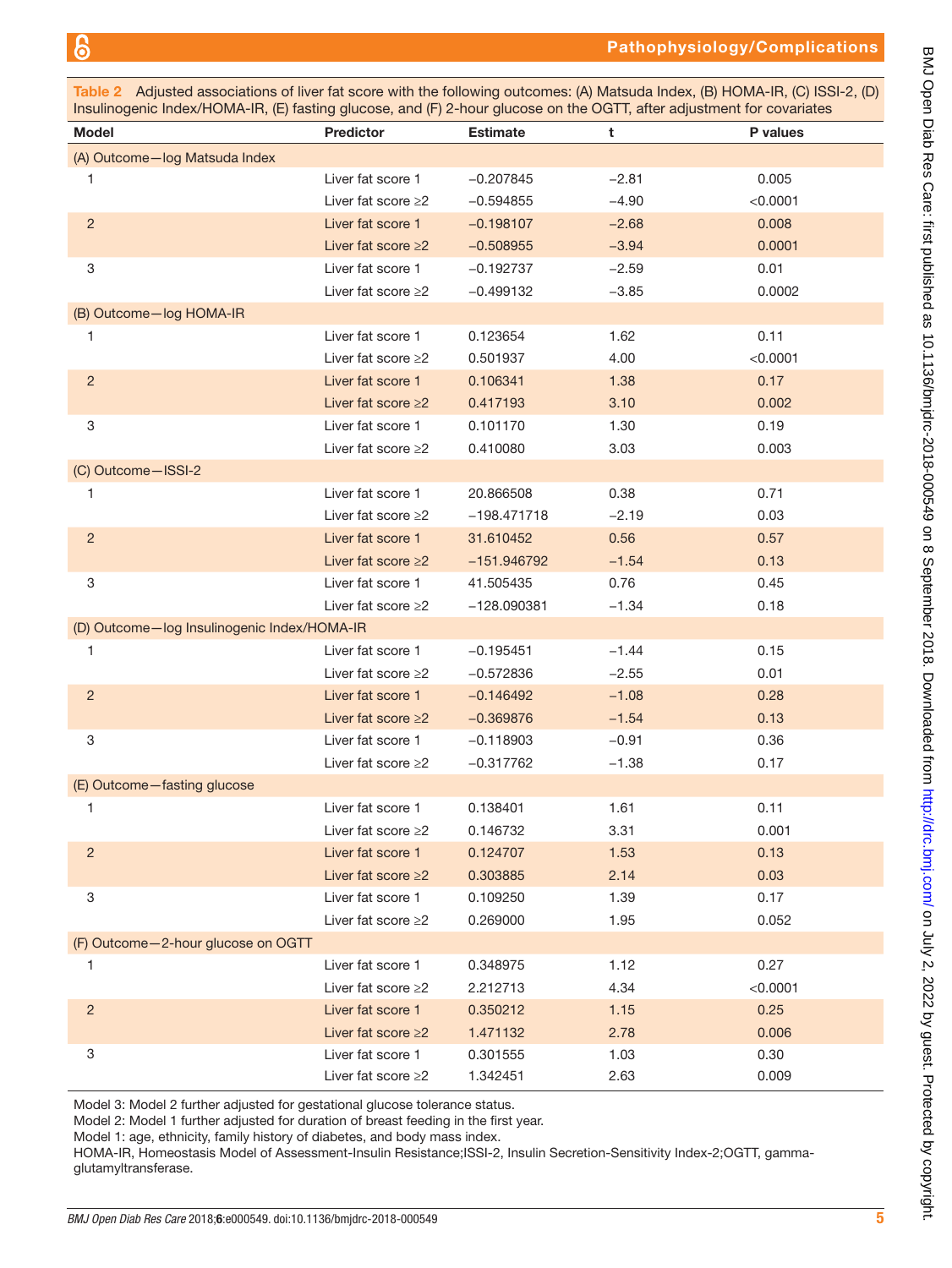#### Pathophysiology/Complications



Age, BMI and duration of breastfeeding are expressed per SD.

<span id="page-5-0"></span>Reference groups for categorical variables are white (for ethnicity), no family history of diabetes (for family history), antepartum NGT (for gestational glucose tolerance groups), and liver fat score 0 (for liver fat groups)

Figure 2 Logistic regression analysis of (dependent variable) pre-diabetes/diabetes. BMI, body mass index; DM, diabetes mellitus; GDM, gestational diabetes mellitus; GIGT, gestational impaired glucose tolerance; NGT, normal glucose tolerance.

with a greater likelihood of having a history of GDM prior to the index pregnancy (p=0.02) and a shorter duration of breast feeding (p=0.03). These differences were coupled with poorer insulin sensitivity/resistance (Matsuda Index, HOMA-IR; both p<0.0001), worsening beta-cell function (ISSI-2, Insulinogenic Index/HOMA-IR; both p≤0.009), and rising glycemia (fasting glucose, 2-hour glucose; both p<0.0001). Thus, the severity of liver fat tracked with metabolic status and determinants of glucose homeostasis (insulin sensitivity/resistance and beta-cell function).

We next evaluated the relationships of liver fat with gestational glucose tolerance in the preceding pregnancy and current glucose tolerance status, respectively. Hepatic fat was more prevalent in women with previous GDM than in those with a history of GIGT or antepartum NGT (p=0.009) ([figure](#page-3-0) 1A). It was also more prevalent in women who currently had pre-diabetes/diabetes than in those with current NGT (p=0.0003) ([figure](#page-3-0) 1B). Finally, we considered the impact of current pre-diabetes/ diabetes on the relationship between previous GDM and liver fat. Notably, the severity of hepatic fat progressively decreased from women with previous GDM and current pre-diabetes/diabetes to those with previous GDM/ current NGT, to previous GIGT, to those with a history of antepartum NGT ( $p=0.001$ ) ([figure](#page-3-0) 1C). It thus emerges that liver fat may be associated with GDM and subsequent pre-diabetes/diabetes.

#### Independent associations of liver fat with glucose homeostasis and its determinants

To evaluate how hepatic fat may have such an impact, we next performed a series of multiple linear regression analyses [\(table](#page-4-0) 2) to determine whether hepatic fat was independently associated with the following metabolic outcomes: (1) Matsuda Index, (2) HOMA-IR, (3) ISSI-2, (4) Insulinogenic Index/HOMA-IR, (5) fasting glucose, and (6) 2-hour glucose. After adjustment for age, ethnicity, family history of diabetes, BMI, duration of breast feeding, and previous gestational glucose tolerance status, liver fat score ≥2 was independently associated with

lower Matsuda Index (p=0.0002) and higher HOMA-IR (p=0.003). In contrast to these relationships with insulin sensitivity/resistance, hepatic fat was not associated with either measure of beta-cell function (ISSI-2 and Insulinogenic Index/HOMA-IR). Notably, liver fat score  $\geq 2$ was independently associated with higher 2-hour glucose (p=0.009) but not with fasting glucose. Thus, greater hepatic fat was associated with poorer insulin sensitivity and higher postchallenge glycemia.

We also performed a series of sensitivity analyses to evaluate the robustness of these observations. First, the findings were unchanged when the analyses were restricted to women with no history of GDM prior to the index pregnancy (data not shown). Second, for each metabolic outcome in [table](#page-4-0) 2, the findings were unchanged on further adjustment for an intervening pregnancy between the index pregnancy and the liver ultrasound (which occurred in 61 women) (data not shown). Finally, on adjustment for area under the glucose curve on the OGTT in the index pregnancy (rather than categorical gestational glucose tolerance), the findings were largely unchanged, although the association of liver fat score ≥2 with 2-hour glucose was now at borderline significance (p=0.07) (data not shown).

Lastly, we performed logistic regression analysis to determine if liver fat was independently associated with current glucose intolerance in this population. In a model that included diabetes risk factors (age, ethnicity, family history of diabetes, BMI, duration of breast feeding) and gestational glucose tolerance status, liver fat score  $\geq 2$ emerged as an independent predictor of pre-diabetes/ diabetes (OR=3.66, 95% CI 1.1 to 12.5, p=0.04). Of note, GDM and GIGT were also significant independent predictors of pre-diabetes/diabetes, with ORs at similar magnitude as liver fat score ≥2.

#### **DISCUSSION**

In this study, we demonstrate that the spectrum of glucose intolerance in pregnancy is associated with a gradient in the severity of hepatic steatosis, such that women with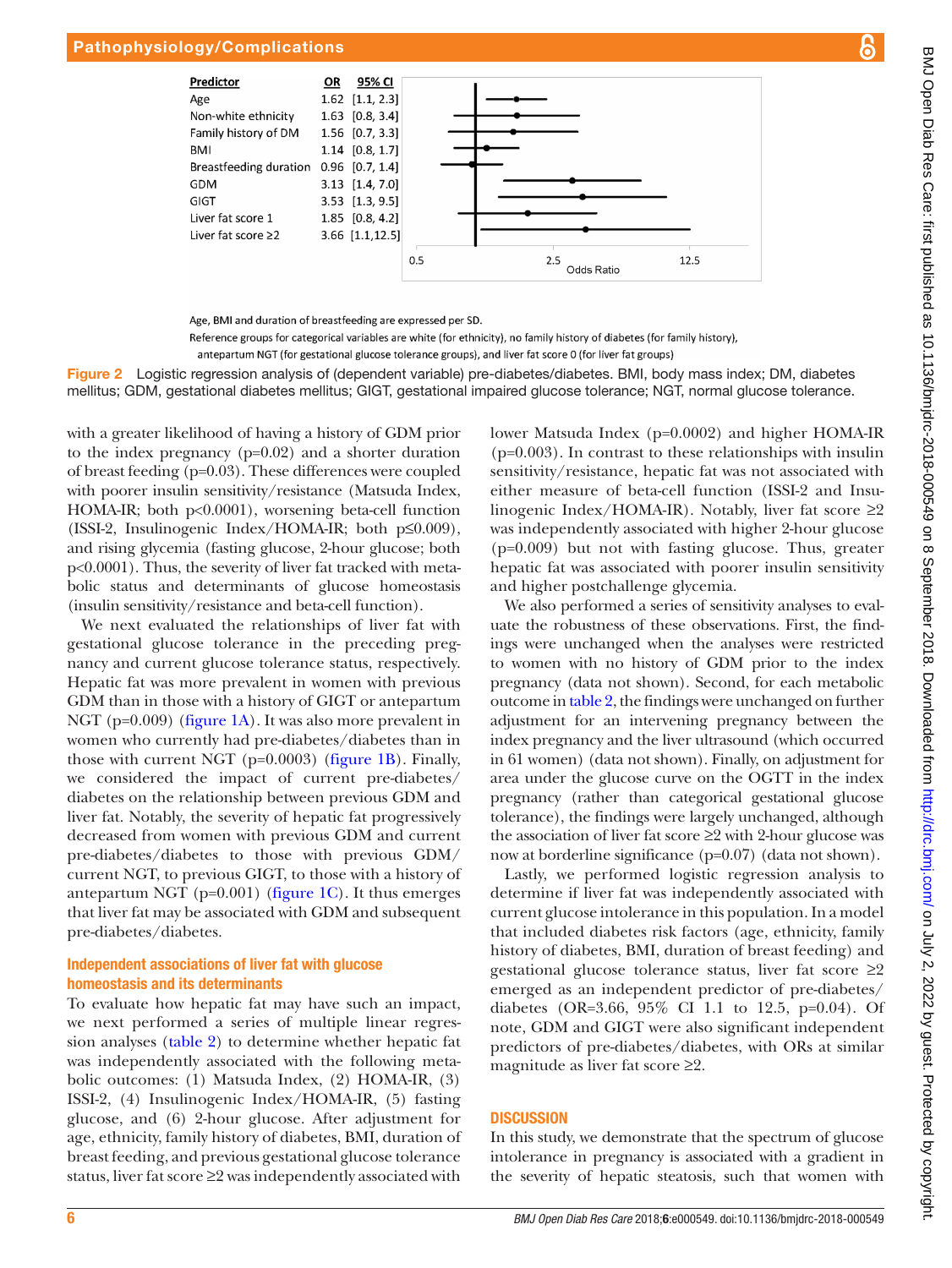recent GDM have a higher prevalence of fatty liver at ~5 years post partum than their peers. Second, we show that greater hepatic fat is independently associated with poorer insulin sensitivity and higher 2-hour postchallenge glucose, after adjustment for risk factors for diabetes and preceding gestational glucose tolerance. Third, and most importantly, fatty liver is an independent predictor of pre-diabetes/ diabetes in this patient population. It thus emerges that the higher prevalence of liver fat in women with previous GDM is associated with their increased risk of pre-diabetes/ diabetes.

While recent studies have reported that women with a history of GDM have an increased prevalence of fatty liver disease, $10-13$  they have yielded conflicting findings on whether liver fat relates to the risk of pre-diabetes/ diabetes in this patient population. Importantly, these studies have been variously limited by modest sample sizes, varying degrees of adjustment for potential confounders, and binary classification of both the exposure (presence vs absence of previous GDM) and outcome (presence vs absence of non-alcoholic fatty liver disease). The current study was thus designed to address these limitations. First, the prospective ascertainment of glucose tolerance in pregnancy was designed to yield a study population reflecting the full spectrum of gestational dysglycemia (from normal to GIGT, to GDM) and hence a broad range of future diabetic risk against which to evaluate the metabolic impact of liver fat content. Second, the scoring of liver fat enabled evaluation of its severity and the graded metabolic implications thereof. Third, besides representing a larger sample size than previous studies, this study population underwent detailed metabolic characterization with measurement of glucose tolerance, insulin sensitivity, and beta-cell function, thereby enabling evaluation of the independent associations of liver fat with glucose homeostasis and its physiologic determinants.

Supported by these design features, the current study demonstrates that almost one in two women with previous GDM show evidence of fatty infiltration of the liver (with 30.9% having mild fatty liver and 17.5% graded as moderate or more) at a mean of 4.8 years post partum, in marked contrast to their peers who maintained NGT in pregnancy. We further show that the severity of fatty infiltration has implications for current metabolic status, with fat score 1 and ≥2 both independently associated with progressively lower whole-body insulin sensitivity [\(table](#page-4-0) 2A). These data are in agreement with earlier studies linking fatty liver with insulin resistance in women with previous  $GDM$ ,  $^{11\,12\,25}$  while extending this literature in three ways. First, it is apparent that a graded relationship exists between the degree of hepatic steatosis and insulin sensitivity. Second, the sequential multiple linear regression analyses ([table](#page-4-0) 2) show that these associations are independent of diabetes risk factors and even previous gestational glucose tolerance. Third, we demonstrate that moderate fatty liver independently predicts both 2-hour glucose and the risk of pre-diabetes/ diabetes, after adjustment for the same covariates.

Taken together, these data suggest that fatty liver contributes to the risk of dysglycemia in women with previous GDM, through effects on insulin sensitivity, rather than beta-cell function. This concept is further supported by other lines of evidence. First, in the Diabetes Prevention Program, metformin (which reduces hepatic insulin resistance) was as effective as lifestyle modification in preventing T2DM in women with a history of GDM (in contrast to its lesser comparative effectiveness in those without previous GDM).<sup>[26 27](#page-7-17)</sup> Second, the fatty liver index (a surrogate biochemical measure that has been linked to liver fat) was associated with glucose tolerance in a study of 35 women with previous GDM and has been proposed as a potential predictor of diabetic risk in this patient population.<sup>[28](#page-7-18)</sup>

Coupled with these earlier observations, our data support the concept that fat deposition in the liver is a determinant of diabetic risk in women with previous GDM. Of note, when assessed after 25 years follow-up in the Coronary Artery Risk Development in Young Adults cohort, 124 women with self-reported GDM had a higher prevalence of fatty liver in middle age than did their peers, but this relationship was attenuated on adjustment for incident diabetes.<sup>13</sup> In this regard, our stratification of women by both preceding antepartum glucose tolerance and current glucose tolerance is revealing ([figure](#page-3-0) 1C). Specifically, while fatty liver was most prevalent in women with previous GDM who had pre-diabetes/diabetes at ~5 years post partum, women with GDM who maintained NGT still had a higher prevalence of liver fat than did those with either GIGT or NGT in pregnancy. These data suggest that, in women with GDM, fatty liver is not entirely dependent on the development of glucose intolerance. Consistent with this observation, ultrasound identification of liver fat in early pregnancy has been shown to predict subsequent gestational dysglycemia, suggesting that hepatic steatosis may precede the develop-ment of GDM itself.<sup>[29](#page-7-20)</sup> Finally, it should be noted that our logistic regression analyses revealed that, while fatty liver was an independent predictor of pre-diabetes/diabetes after adjustment for diabetes risk factors and previous gestational glucose tolerance status, both GDM and GIGT remained significant predictors of this outcome as well. It thus emerges that liver fat does not fully account for the elevated diabetic risk of women with previous gestational dysglycemia. Rather, these data suggest that it is one of the factors contributing to diabetic risk in this population, possibly by reflecting the burden of ectopic fat deposition.

A limitation of this study is that fatty infiltration of the liver prior to the index pregnancy was not assessed, such that we cannot exclude that the possibility that the observed hepatic fat may have preceded the pregnancy. Second, liver biopsy is the gold standard for assessing liver fat, such that the application of ultrasonography for this purpose is a limitation of this study. However, because liver biopsy would not be feasible in this population of healthy young women for both ethical and practical reasons, ultrasound has been the typical modality of assessment in this literature.<sup>11 12</sup> Furthermore, the ultrasound protocol in this study was sufficiently sensitive to reveal the graded